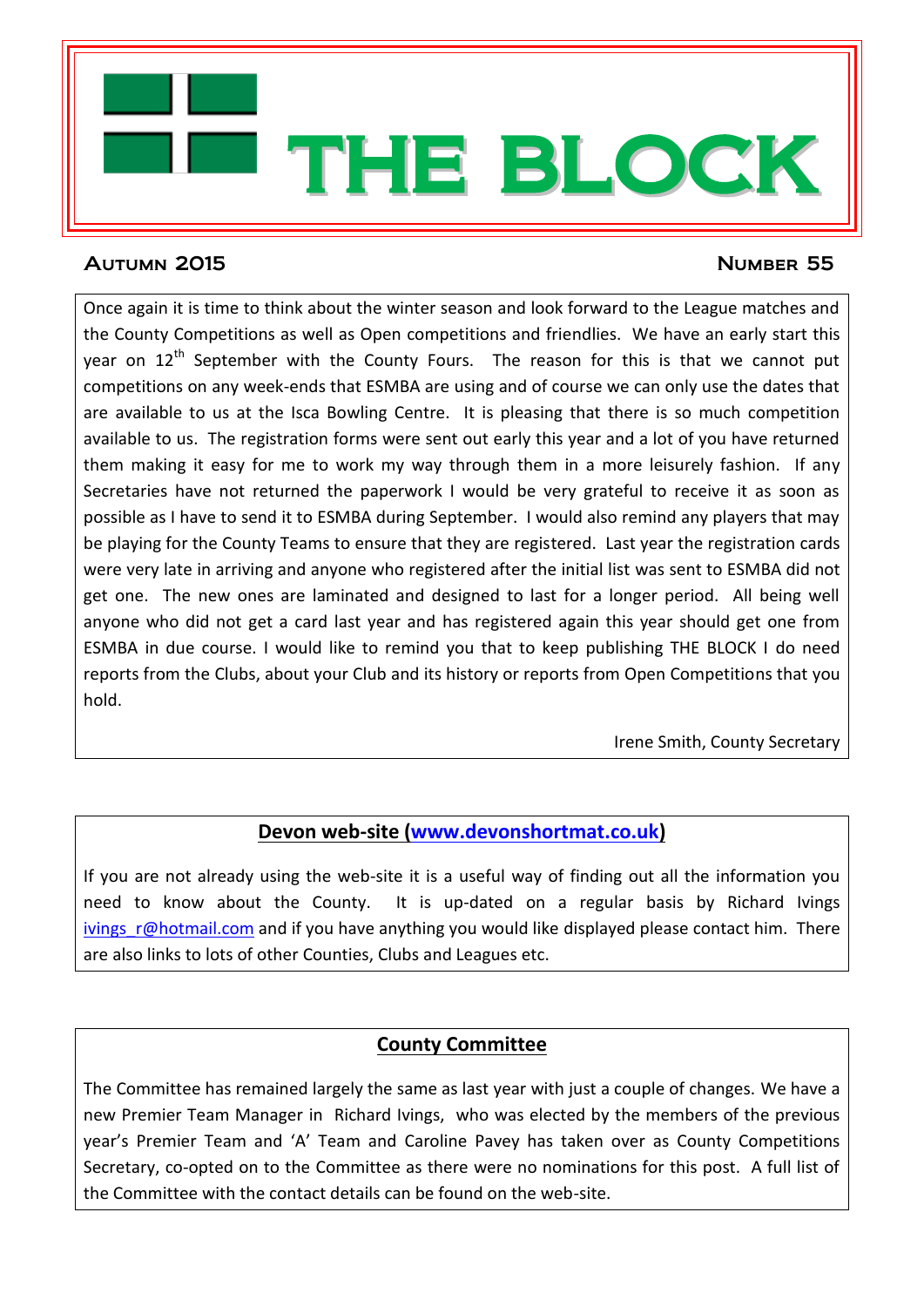### **-2-**

## **News from the Clubs**

**Bridestowe and Sourton SMBC** - This coming autumn the club will have been in existence for 20 years. We started in October 1995 in the old Parish Hall in Tanyards Close as a result of a village appraisal initiative. We were just called Bridestowe Short Mat Bowls Club. When the old hall was no longer in use and before the present village hall was built we played for 6 years in Sourton Parish Hall. Thus we became Bridestowe & Sourton Short Mat Bowls Club. Gradually over the years we developed into a club with a written constitution and became affiliated to Devon County Short Mat Bowls Association. This gave us the registration to play other clubs and we joined the Merton Charity League playing in the Winter Afternoon Triples League Division Two for about 5 years. At the end of the winter season we WON our first piece of silverware! We were runner's up in Division Two and Alan Neild our Fixtures Secretary collected a Shield which we have for a year and a cup which we keep from Merton at the Leagues' Final night earlier in April. On Tueday  $21<sup>st</sup>$  April at our usual afternoon meeting we had a formal presentation and photograph taken to mark the occasion. The Club is very proud of this achievement and give thanks to Alan and his team. Our newly elected Club Chairman, Brenda Johnston, presented the Trophies to Rod Summersby (Captain), Alan Neild, David Fraser and Frank Hewer. The achievement is a good start for our 20<sup>th</sup> anniversary year and we hope to have 'a bit of a do' by the way of an open day later on and will keep you all informed through BaSE. Please contact June Hewer for any further information about the club or joining the club.



### **FOR SALE**

One medium/fast Wygreen Short Mat Bowls Carpet with carrying case. Also 2 fenders, 2 foot mats and a score stand. All in good to fair condition. - £200. Reason for sale as surplus to requirements and ned the storage space.

Would prefer to sell as one lot and buyer to collect please. Contact Bridestowe & Sourton SMBC Secretary –June Hewer – e-mail: [junehewer12@btinternet.com](mailto:junehewer12@btinternet.com)